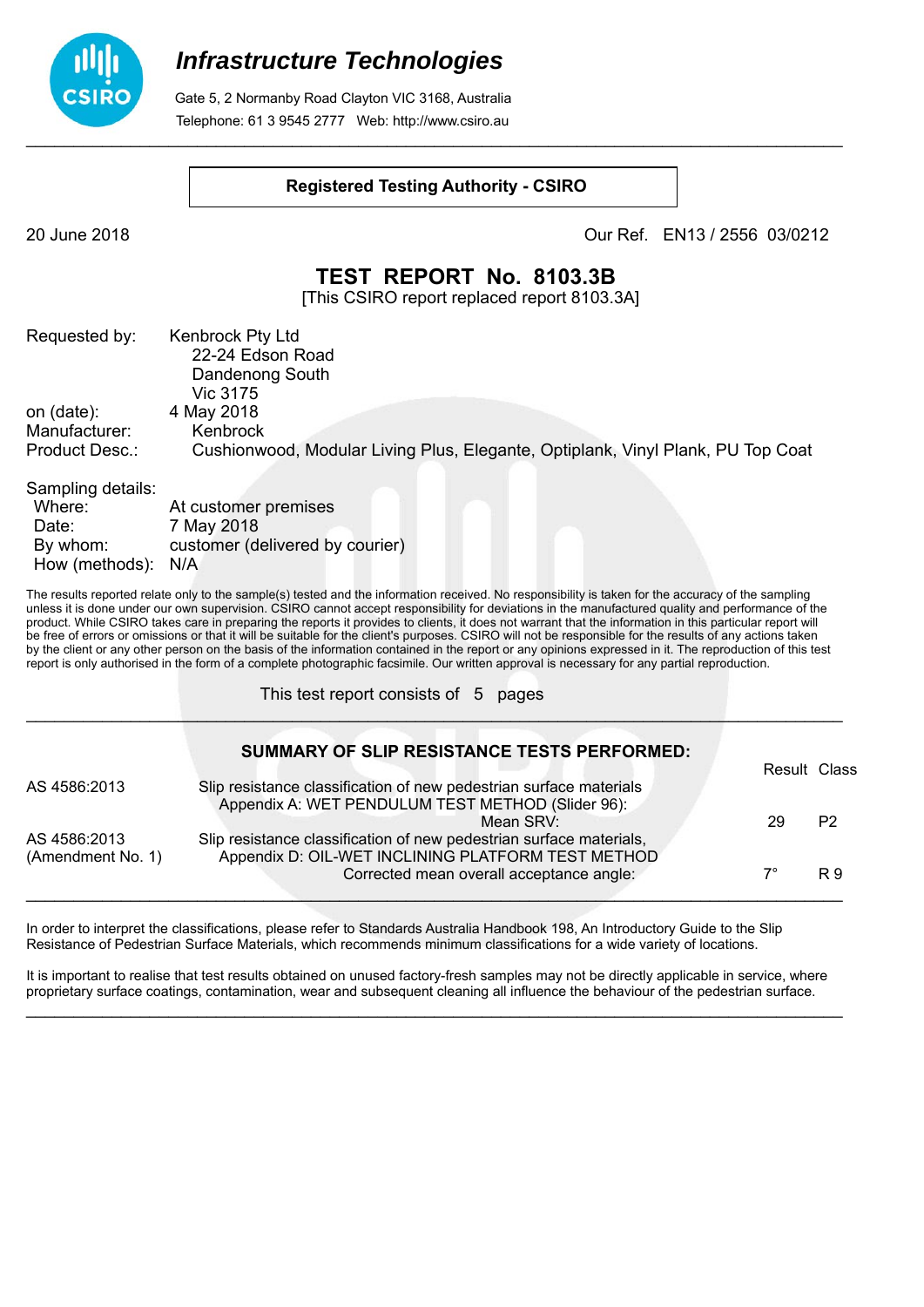

 Gate 5, 2 Normanby Road Clayton VIC 3168, Australia Telephone: 61 3 9545 2777 Web: http://www.csiro.au

REPORT NO: 8103.3B<br>
ISSUE DATE: 20 June 2018 **ISSUE DATE:** MANUFACTURER: Kenbrock<br>PRODUCT DESC: Cushionw Cushionwood, Modular Living Plus, Elegante, Optiplank, Vinyl Plank, PU Top Coat

 $\mathcal{L}_\mathcal{L} = \mathcal{L}_\mathcal{L} = \mathcal{L}_\mathcal{L} = \mathcal{L}_\mathcal{L} = \mathcal{L}_\mathcal{L} = \mathcal{L}_\mathcal{L} = \mathcal{L}_\mathcal{L} = \mathcal{L}_\mathcal{L} = \mathcal{L}_\mathcal{L} = \mathcal{L}_\mathcal{L} = \mathcal{L}_\mathcal{L} = \mathcal{L}_\mathcal{L} = \mathcal{L}_\mathcal{L} = \mathcal{L}_\mathcal{L} = \mathcal{L}_\mathcal{L} = \mathcal{L}_\mathcal{L} = \mathcal{L}_\mathcal{L}$ 

#### PHOTOS:



Top view

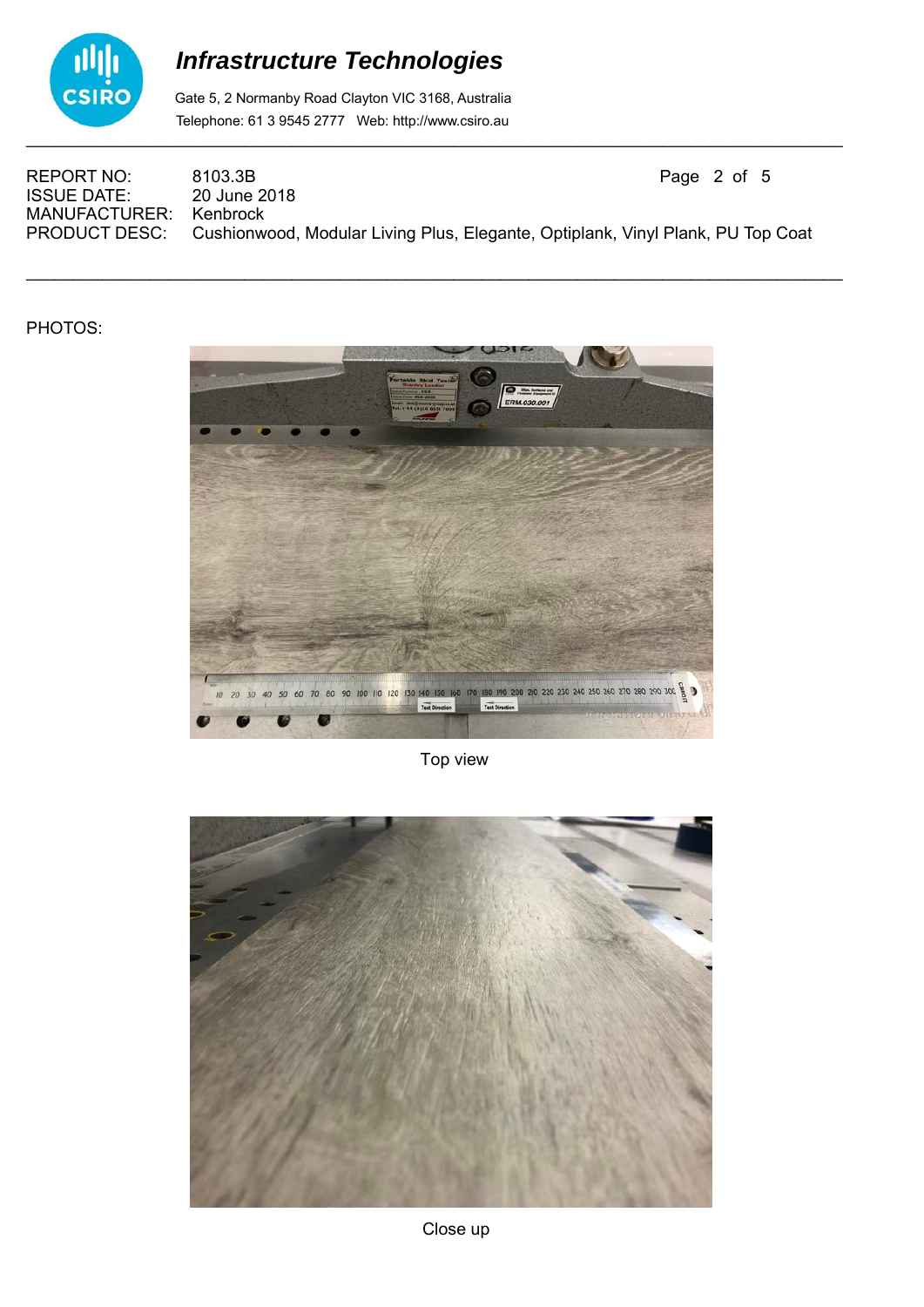

 Gate 5, 2 Normanby Road Clayton VIC 3168, Australia Telephone: 61 3 9545 2777 Web: http://www.csiro.au

REPORT NO: 8103.3B Page 3 of 5<br>
ISSUE DATE: 20 June 2018 **ISSUE DATE:** MANUFACTURER: Kenbrock PRODUCT DESC: Cushionwood, Modular Living Plus, Elegante, Optiplank, Vinyl Plank, PU Top Coat

 $\mathcal{L}_\mathcal{L} = \mathcal{L}_\mathcal{L} = \mathcal{L}_\mathcal{L} = \mathcal{L}_\mathcal{L} = \mathcal{L}_\mathcal{L} = \mathcal{L}_\mathcal{L} = \mathcal{L}_\mathcal{L} = \mathcal{L}_\mathcal{L} = \mathcal{L}_\mathcal{L} = \mathcal{L}_\mathcal{L} = \mathcal{L}_\mathcal{L} = \mathcal{L}_\mathcal{L} = \mathcal{L}_\mathcal{L} = \mathcal{L}_\mathcal{L} = \mathcal{L}_\mathcal{L} = \mathcal{L}_\mathcal{L} = \mathcal{L}_\mathcal{L}$ 

### **SLIP RESISTANCE CLASSIFICATION OF NEW PEDESTRIAN SURFACE MATERIALS**

### **WET PENDULUM TEST METHOD**

|                 | TEST CARRIED OUT IN ACCORDANCE WITH<br>AS 4586:2013 (Appendix A)                                        |                                                                              |                |    |                |                                                                                                        | Test Date: 7 June 2018 |  |
|-----------------|---------------------------------------------------------------------------------------------------------|------------------------------------------------------------------------------|----------------|----|----------------|--------------------------------------------------------------------------------------------------------|------------------------|--|
| RESULTS:        | Location:<br>Sample:<br>Cleaning:<br>Temperature:                                                       | Slip Resistance Laboratory<br>Unfixed<br>Deionized water<br>$23.1^{\circ}$ C |                |    |                | Slider used: 96<br>Conditioned with grade P400 paper, dry<br>and Imperial Lapping Film Grade 3MIC, wet |                        |  |
|                 | Pendulum Friction Tester: ERM.030.001 (S/N: 0312, calibrated 16/06/2016)<br>Test conducted by: Khanh Ho |                                                                              |                |    |                |                                                                                                        |                        |  |
|                 |                                                                                                         | Specimen                                                                     |                |    |                |                                                                                                        |                        |  |
|                 |                                                                                                         | 1                                                                            | $\overline{2}$ | 3  | $\overline{4}$ | $\overline{5}$                                                                                         |                        |  |
|                 | Last 3 swings (BPN)                                                                                     | 29                                                                           | 29             | 29 | 29             | 30                                                                                                     |                        |  |
|                 |                                                                                                         | 28                                                                           | 29             | 28 | 29             | 29                                                                                                     |                        |  |
|                 |                                                                                                         | 28                                                                           | 29             | 28 | 29             | 29                                                                                                     |                        |  |
| <b>Averages</b> |                                                                                                         | 28                                                                           | 29             | 28 | 29             | 29                                                                                                     |                        |  |
|                 |                                                                                                         |                                                                              |                |    |                |                                                                                                        |                        |  |
|                 |                                                                                                         |                                                                              |                |    |                |                                                                                                        |                        |  |
|                 |                                                                                                         |                                                                              |                |    |                |                                                                                                        |                        |  |
|                 |                                                                                                         |                                                                              |                |    |                |                                                                                                        |                        |  |
|                 |                                                                                                         |                                                                              |                |    |                | <b>Mean SRV:</b>                                                                                       | 29                     |  |
|                 |                                                                                                         |                                                                              |                |    |                |                                                                                                        |                        |  |
|                 |                                                                                                         |                                                                              |                |    |                | <b>CLASS:</b>                                                                                          | P <sub>2</sub>         |  |

\_\_\_\_\_\_\_\_\_\_\_\_\_\_\_\_\_\_\_\_\_\_\_\_\_\_\_\_\_\_\_\_\_\_\_\_\_\_\_\_\_\_\_\_\_\_\_\_\_\_\_\_\_\_\_\_\_\_\_\_\_\_\_\_\_\_\_\_\_\_\_\_\_\_\_\_\_\_\_\_\_\_\_\_\_\_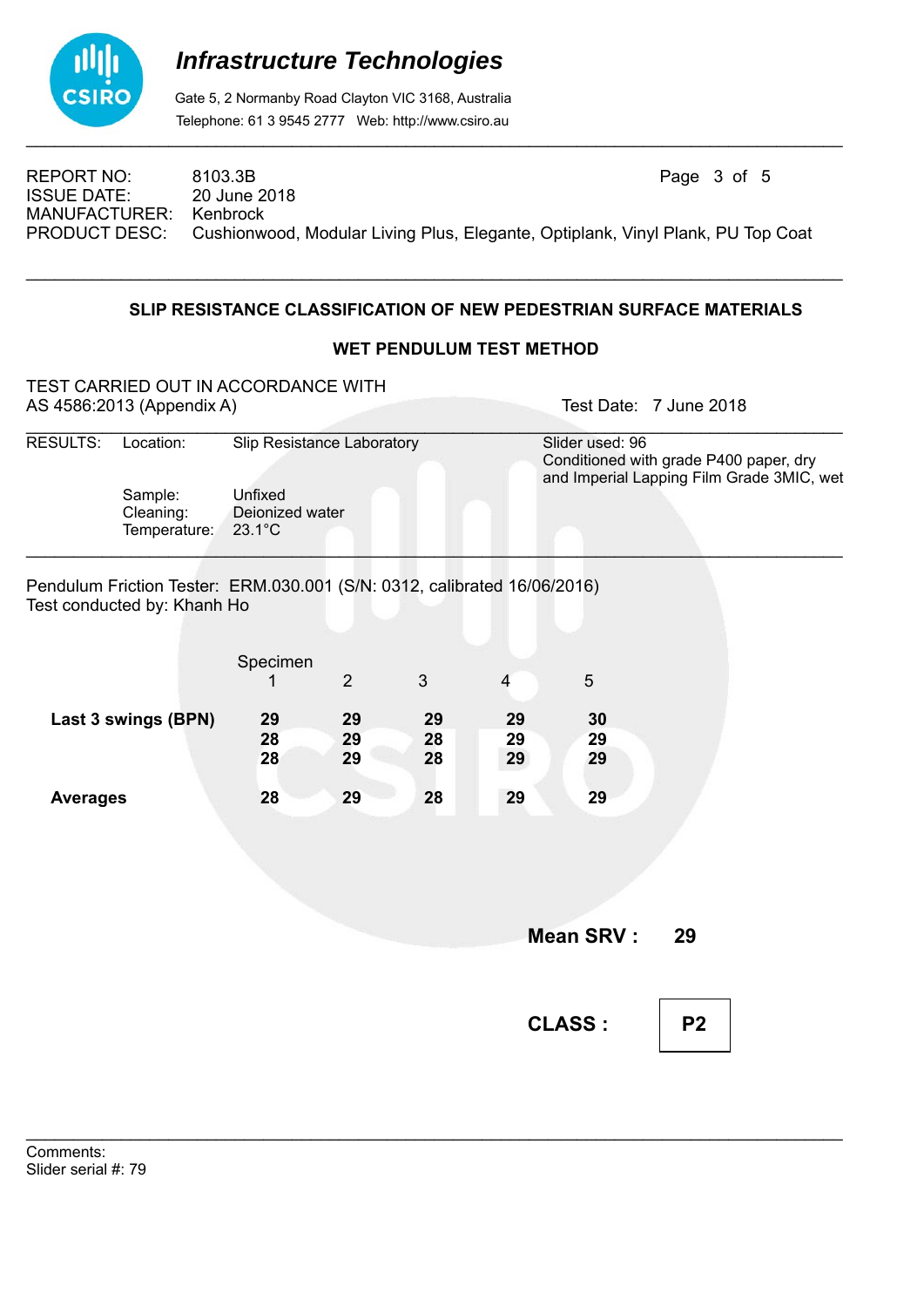

 Gate 5, 2 Normanby Road Clayton VIC 3168, Australia Telephone: 61 3 9545 2777 Web: http://www.csiro.au

REPORT NO: 8103.3B Page 4 of 5<br>
ISSUE DATE: 20 June 2018 **ISSUE DATE:** MANUFACTURER: Kenbrock<br>PRODUCT DESC: Cushionw Cushionwood, Modular Living Plus, Elegante, Optiplank, Vinyl Plank, PU Top Coat

 $\mathcal{L}_\mathcal{L} = \mathcal{L}_\mathcal{L} = \mathcal{L}_\mathcal{L} = \mathcal{L}_\mathcal{L} = \mathcal{L}_\mathcal{L} = \mathcal{L}_\mathcal{L} = \mathcal{L}_\mathcal{L} = \mathcal{L}_\mathcal{L} = \mathcal{L}_\mathcal{L} = \mathcal{L}_\mathcal{L} = \mathcal{L}_\mathcal{L} = \mathcal{L}_\mathcal{L} = \mathcal{L}_\mathcal{L} = \mathcal{L}_\mathcal{L} = \mathcal{L}_\mathcal{L} = \mathcal{L}_\mathcal{L} = \mathcal{L}_\mathcal{L}$ 

### **SLIP RESISTANCE CLASSIFICATION OF NEW PEDESTRIAN SURFACE MATERIALS**

### **OIL-WET INCLINING PLATFORM TEST METHOD**

| TEST CARRIED OUT IN ACCORDANCE WITH<br>AS 4586:2013 (Appendix D) (Amendment No. 1)<br>Test Date: 6 June 2018 |                                             |           |  |  |
|--------------------------------------------------------------------------------------------------------------|---------------------------------------------|-----------|--|--|
| <b>Slip Resistance Laboratory</b><br>Location:                                                               | Test conducted by: KH, AG                   |           |  |  |
| Sample Unfixed                                                                                               |                                             |           |  |  |
| Joint width: 0 mm                                                                                            |                                             |           |  |  |
| Surface structure:                                                                                           | Smooth<br>[X]<br>Profiled<br>Structured     |           |  |  |
| <b>RESULTS</b>                                                                                               |                                             |           |  |  |
| <b>Corrected mean overall acceptance angle:</b>                                                              | 7 <sup>°</sup>                              |           |  |  |
| <b>Displacement space:</b>                                                                                   | not tested                                  |           |  |  |
| <b>CLASSIFICATION:</b>                                                                                       | <b>Slip Resistance Assessment Group:</b>    | <b>R9</b> |  |  |
|                                                                                                              | <b>Displacement Space Assessment Group:</b> |           |  |  |

 $\mathcal{L}_\mathcal{L} = \mathcal{L}_\mathcal{L} = \mathcal{L}_\mathcal{L} = \mathcal{L}_\mathcal{L} = \mathcal{L}_\mathcal{L} = \mathcal{L}_\mathcal{L} = \mathcal{L}_\mathcal{L} = \mathcal{L}_\mathcal{L} = \mathcal{L}_\mathcal{L} = \mathcal{L}_\mathcal{L} = \mathcal{L}_\mathcal{L} = \mathcal{L}_\mathcal{L} = \mathcal{L}_\mathcal{L} = \mathcal{L}_\mathcal{L} = \mathcal{L}_\mathcal{L} = \mathcal{L}_\mathcal{L} = \mathcal{L}_\mathcal{L}$ 

Test shoe used: Leipzig V73-SP